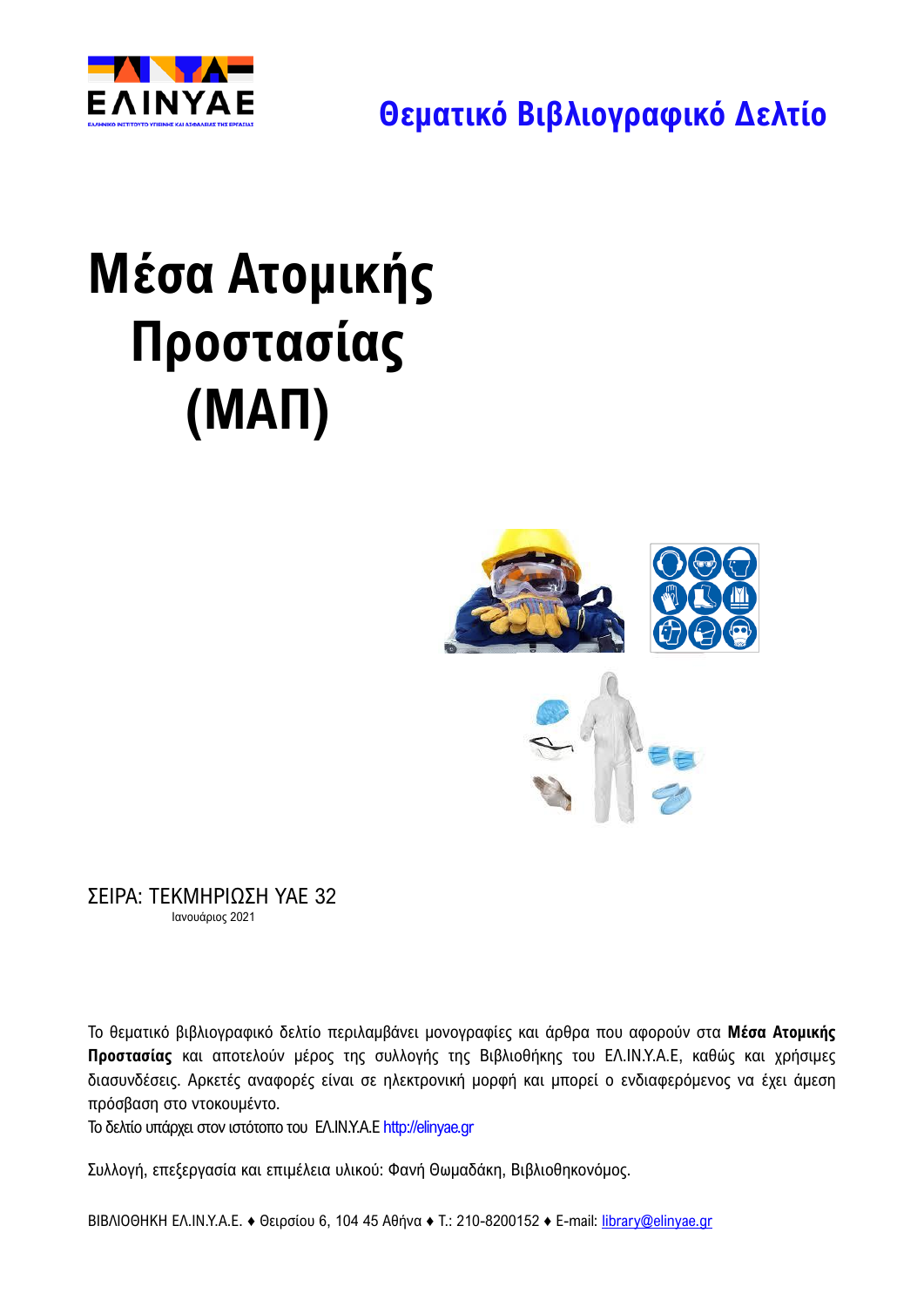

# **Π ε ρ ι ε χ ό μ ε ν α**

# **-------------------------------------------**

# **ΒΙΒΛΙΟΓΡΑΦΙΑ**

**Adhesive safety : whys and hows** / J. Rye, Occupational Health and Safety, 2002, 71(3), 40

**Avoiding overattenuation** / Per Hiselius, Occupational Health and Safety, 2002, 71(3), 34-36

**Breaking the hearing protection barrier** / M. Sterrett, Occupational Health and Safety, 2002, 71(3), 28-32

**Breathing air quality in supplied air systems** / J. A. Parker, B. Schockley, Occupational Health and Safety, 2002, 71(5), 52-56

**Change is indicated for and users** / J.B. Vincent, E. DeMedeiros, Occupational Health and Safety, 2002, 71(5), 44-47

**Characteristics of personal protective equipment training programs in Australia and New Zealand hospitals: A survey**/ R. Barratt, R.Z. Shaban, G.L. Gilbert, Infection, Disease & Health, 2020, 25(4), 253-261 <https://www.ncbi.nlm.nih.gov/pmc/articles/PMC7318937/pdf/main.pdf> 2

**Choosing the right FR clothing program** / M. Johnstone, Occupational Health and Safety, 2002, 71(5), 100- 132

**Clothing convective heat exchange - proposal for improved prediction in standards and models**/ H. Nilsson, ...[et.al.], The Annals of Occupational Hygiene, 1999, 43(5), 329-337

**Clothing evaporative heat resistance - proposal for improved representation in standards and models** / I. Holmer, ...[et.al.], The Annals of Occupational Hygiene, 1999, 43(5), 339-346

**Construction noise strategies**/ R. Neitzel, Occupational Health and Safety, 2002, 71(6), 72-76

**Construction OS&H : Personal protective clothing & equipment (PPE)**/ ILO, 69 p. [https://www.ilo.org/wcmsp5/groups/public/---ed\\_dialogue/--](https://www.ilo.org/wcmsp5/groups/public/---ed_dialogue/---sector/documents/presentation/wcms_161874.pdf) [sector/documents/presentation/wcms\\_161874.pdf](https://www.ilo.org/wcmsp5/groups/public/---ed_dialogue/---sector/documents/presentation/wcms_161874.pdf) (Πρόσβαση, 26/01/2021)

**Contributing factors to personal protective equipment shortages during the COVID-19 pandemic/** J. Cohen, Y. van der Meulen Rodgers, Preventive Medecine, Dec. 2020, 141, 8 p. <https://www.ncbi.nlm.nih.gov/pmc/articles/PMC7531934/pdf/main.pdf> (Πρόσβαση, 27/01/2021)

**COVID-19: How to put on and remove personal protective equipment (PPE)**/ WHO <https://openwho.org/courses/IPC-PPE-EN>(Πρόσβαση, 26/01/2021)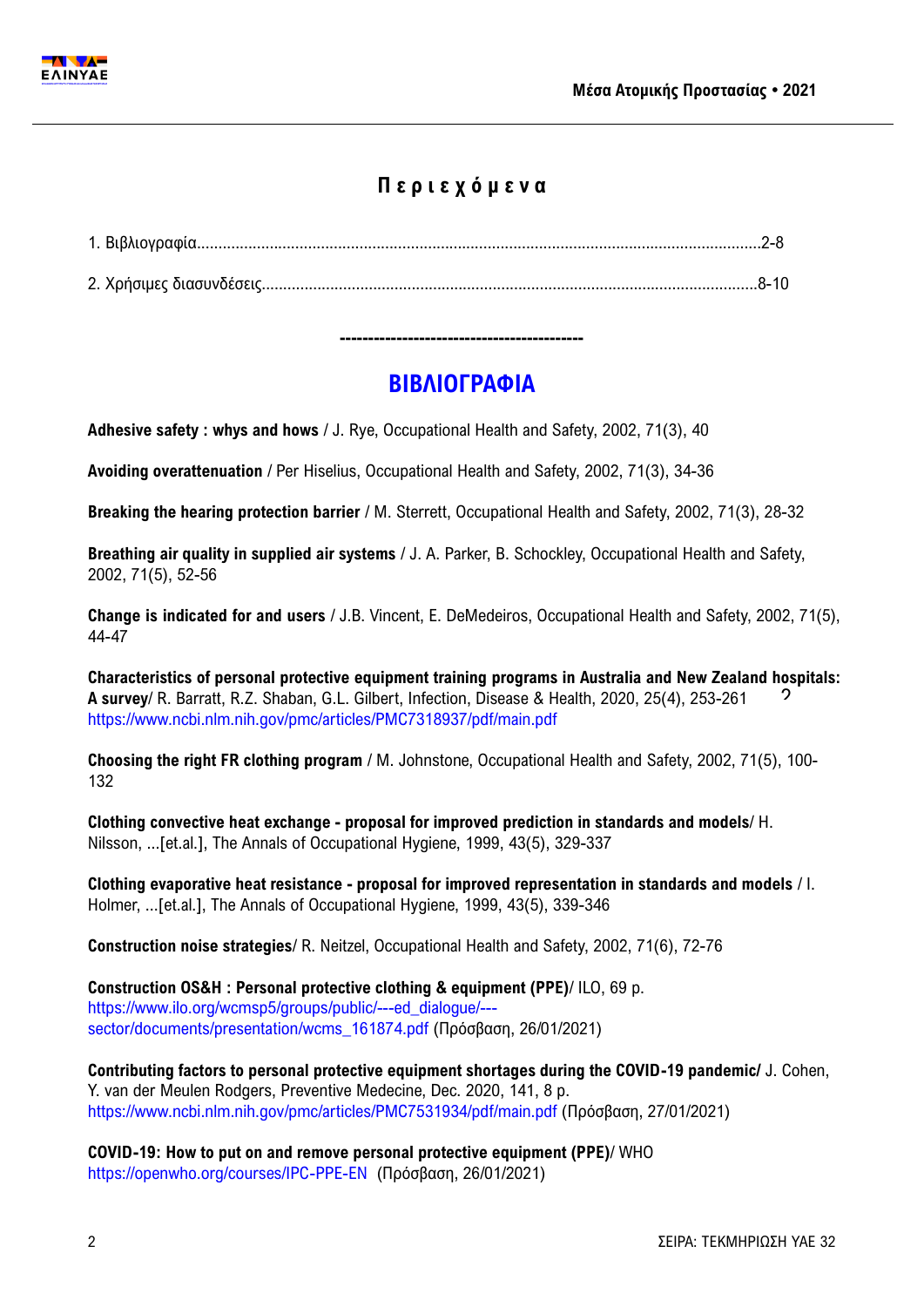

**COVID-19 pandemic and personal protective equipment shortage: protective efficacy comparing masks and scientific methods for respirator reuse**/ I. Boskoski, …[et.al.], I. Boskoski, …[et.al.], Gastrointestinal Endoscopy, 2020, 92(3), 519-523<https://www.ncbi.nlm.nih.gov/pmc/articles/PMC7184993/pdf/main.pdf> (Πρόσβαση, 27/01/2021)

**COVID-19 Personal Protective Equipment (PPE) for the emergency physician**/ M. Holland, D.J. Zaloga, and C.S. Friderici, Visual Journal of Emergency Medicine, 2020, 19 <https://www.ncbi.nlm.nih.gov/pmc/articles/PMC7143707/pdf/main.pdf> (Πρόσβαση, 26/01/2021)

**Development of a draft british standard : the assessment of heat strain for workers wearig personal protective equipment** / M.A. Hanson, The Annals of Occupational Hygiene, 1999, 43(5), 309-319

**The effects of wind and human movement on the heat and vapour transfer properties of clothing** / H. Nilsson, The Annals of Occupational Hygiene, 1999, 43(5), 347-352

**Effectiveness of personal protective equipment for healthcare workers caring for patients with filovirus disease: a rapid review**/Mona Hersi, …[et.al], PLoS One, 2015, 10(10) <https://www.ncbi.nlm.nih.gov/pmc/articles/PMC4599797/> (Πρόσβαση, 26/01/2021)

**Evidence for genotoxicity of pesticides in pesticide applicators : a review**/ S. Bull, ...[et.al.], Mutagenesis, 2006, 21(2), 93-103

**Fit for duty**/ R. Herring, Occupational Health and Safety, 2002, 71(5), 48-50

**Fit to be tried**/ D. Wentworth, Occupational Health and Safety, 2002, 71(4), 90- 91

**Guidance for the Selection and Use of Personal Protective Equipment (PPE) in Healthcare Settings**/ CDC <https://www.cdc.gov/hai/pdfs/ppe/ppeslides6-29-04.pdf> (Πρόσβαση, 26/01/2021)

**Healing the pain : low-cost, size-specific polyurethane shoe inserts help in managing perceived back and knee pain**/ P. Carley, Occupational Health and Safety, 1999, 68(8), 92-96

**Hearing conservation in industry** / S. Swan and W. Daniell, Occupational Health and Safety, 2002, 71(6), 78- 80

**Heat balance when wearing protective clothing** / G. Havenith, The Annals of Occupational Hygiene, 1999, 43(5), 289-296

**Heat stress and flame protective clothing in mine rescue brigadesmen : interand intraindividual variation of strain**/ B. Kampmann, G. Bresser, The Annals of Occupational Hygiene, 1999, 43(5), 357-365

**Heat stress and protective clothing : an emerging approach from the United States**/ T. E. Bernard, The Annals of Occupational Hygiene, 1999, 43(5), 321- 327

**In top form**/ J. Byrnes, Occupational Health and Safety, 2002, 71(3), 44-46

**Lack of enforcement' doesn't cut it** / F. Elliott, Occupational Health and Safety, 2001, 70(12), 44-46, 59

**Latex allergy and dermatitis** / D.E. Corbin, Occupational Health and Safety, 71(1), 36-38, 89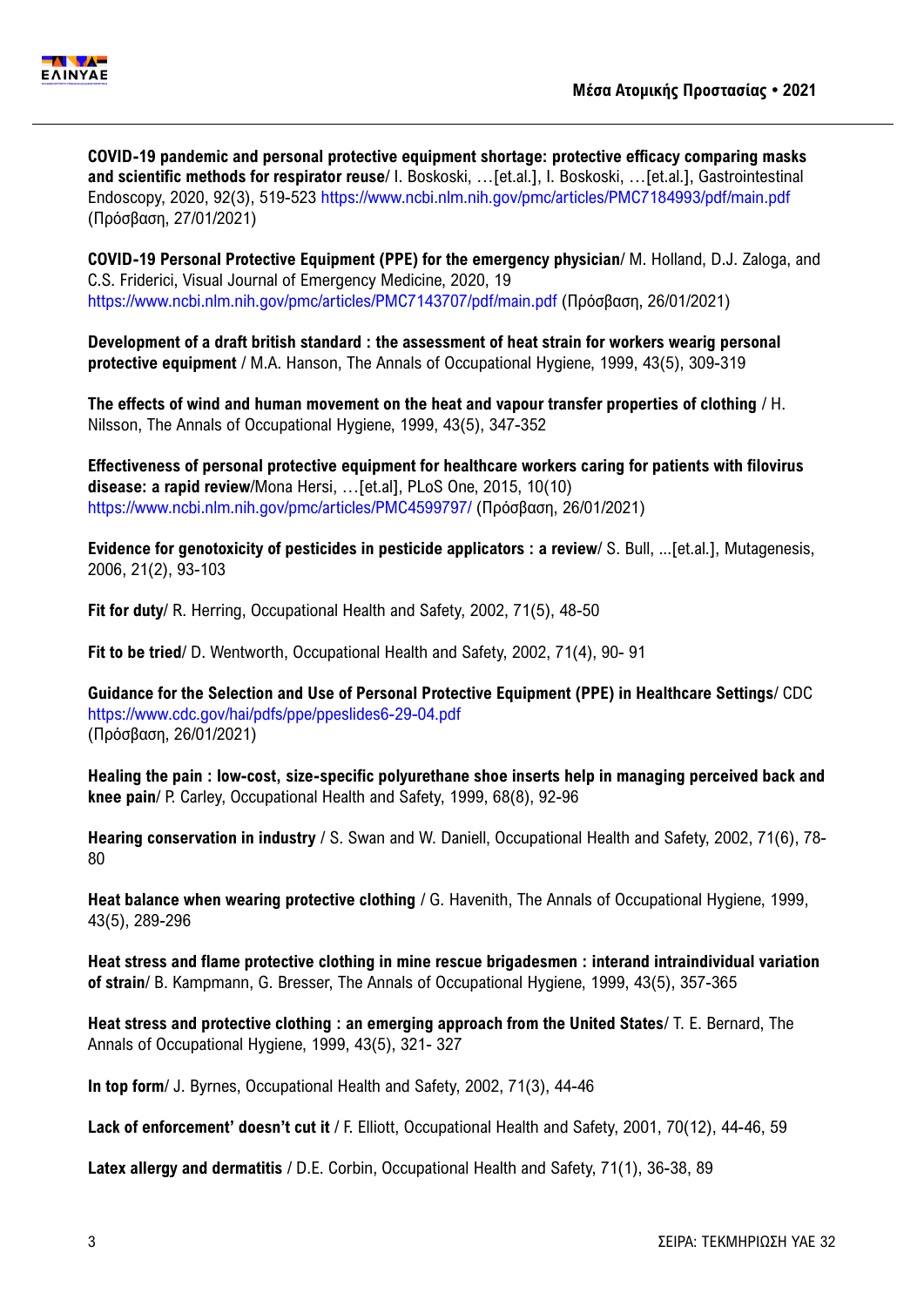

**Limiting factors for wearing personal protective equipment (PPE) in a health care environment evaluated in a randomised study**/ M. Loibner, …[et.al.], PLoS One, 2019; 14(1) <https://www.ncbi.nlm.nih.gov/pmc/articles/PMC6342303/> (Πρόσβαση, 26/01/2021)

**New development of research on personal protective equipment (PPE) for occupational safety and health**/ S. Sawada, …[et.al.], Industrial Health, 2017, 55(6), 471–472 (editorial) <https://www.ncbi.nlm.nih.gov/pmc/articles/PMC5718767/pdf/indhealth55-471.pdf> (Πρόσβαση, 26/01/2021)

**Our farmers at risk : behavior and belief system in pesticide safety**/ F.G. Palis, ...[et.al.], Journal of Public Health, 2006, 28(1), 43-48

**Personal protective clothing and equipment (PPE),** in ILO Construction OS & H, 31 p. [https://www.ilo.org/wcmsp5/groups/public/---ed\\_dialogue/--](https://www.ilo.org/wcmsp5/groups/public/---ed_dialogue/---sector/documents/instructionalmaterial/wcms_161776.pdf) [sector/documents/instructionalmaterial/wcms\\_161776.pdf](https://www.ilo.org/wcmsp5/groups/public/---ed_dialogue/---sector/documents/instructionalmaterial/wcms_161776.pdf) (Πρόσβαση, 26/01/2021)

**Personal protective equipment**/ J.S. Morgan, Bioemergency Planning, Jul. 2018, 169-182 [https://www.ncbi.nlm.nih.gov/pmc/articles/PMC7121970/pdf/978-3-319-77032-1\\_Chapter\\_14.pdf](https://www.ncbi.nlm.nih.gov/pmc/articles/PMC7121970/pdf/978-3-319-77032-1_Chapter_14.pdf) (Πρόσβαση, 27/01/2021)

**Personal Protective Equipment: Current Best Practices for Orthopedic Teams**/ Y.A. Fillingham, …[et.al.], The Journal of Arthroplasty, 2020, 35(7), S19-S22 <https://www.ncbi.nlm.nih.gov/pmc/articles/PMC7169903/pdf/main.pdf> (Πρόσβαση, 27/01/2021)

**Personal protective equipment: getting the right fit for women**/ Aída Ponce Del Castillo, HeSaMag, autumn/winter 2015, 12, special report 25/34, 4 p. <https://www.epsu.org/article/personal-protective-equipment-getting-right-fit-women>(Πρόσβαση, 26/01/2021)

**Personal protective equipment and Covid-19/** J.R. Ingelfinger (ed.), The New England Journal of Medicine, 2020, 383 (videos in clinical medicine) <https://www.nejm.org/doi/full/10.1056/NEJMvcm2014809> (Πρόσβαση, 27/01/2021)

**Personal protective equipment and Covid 19- a risk to healthcare staff?/** [J.B.T. Herron,](https://www.ncbi.nlm.nih.gov/pubmed/?term=Herron%20J%5BAuthor%5D&cauthor=true&cauthor_uid=32307130) …[et.al.], British Journal of Oral and Maxillofacial Surgery, 2020, 58(5), 550-502 <https://www.ncbi.nlm.nih.gov/pmc/articles/PMC7152922/pdf/main.pdf> (Πρόσβαση, 27/01/2021)

**Personal protective equipment and women : guidance for workplace representatives on ensuring it is a safe fit**/ TUC <https://www.tuc.org.uk/sites/default/files/PPEandwomenguidance.pdf> (Πρόσβαση, 26/01/2021)

**Personal protective equipment (PPE) at work : a brief guide** / HSE.- Sudbury, Suffolk : HSE, 2013.- 6 σ. <http://www.hse.gov.uk/pubns/indg174.pdf> (Πρόσβαση, 26/01/2021)

**Personal protective equipment at work : personal protective equipment at work regulations 1992 (as amended) : guidance on regulations** /Health and Safety Executive.- 2η εκδ. Sudbury, Suffolk : HSE, c2005 iv, 44 σ. 0-7176-6139-3 (6242)

**Personal protective equipment during the coronavirus disease (COVID) 2019 pandemic – a narrative review**/ T.M. Cook, Anaesthesia, 2020, 75(7), 920-927 <https://associationofanaesthetists-publications.onlinelibrary.wiley.com/doi/epdf/10.1111/anae.15071> (Πρόσβαση, 27/01/2021)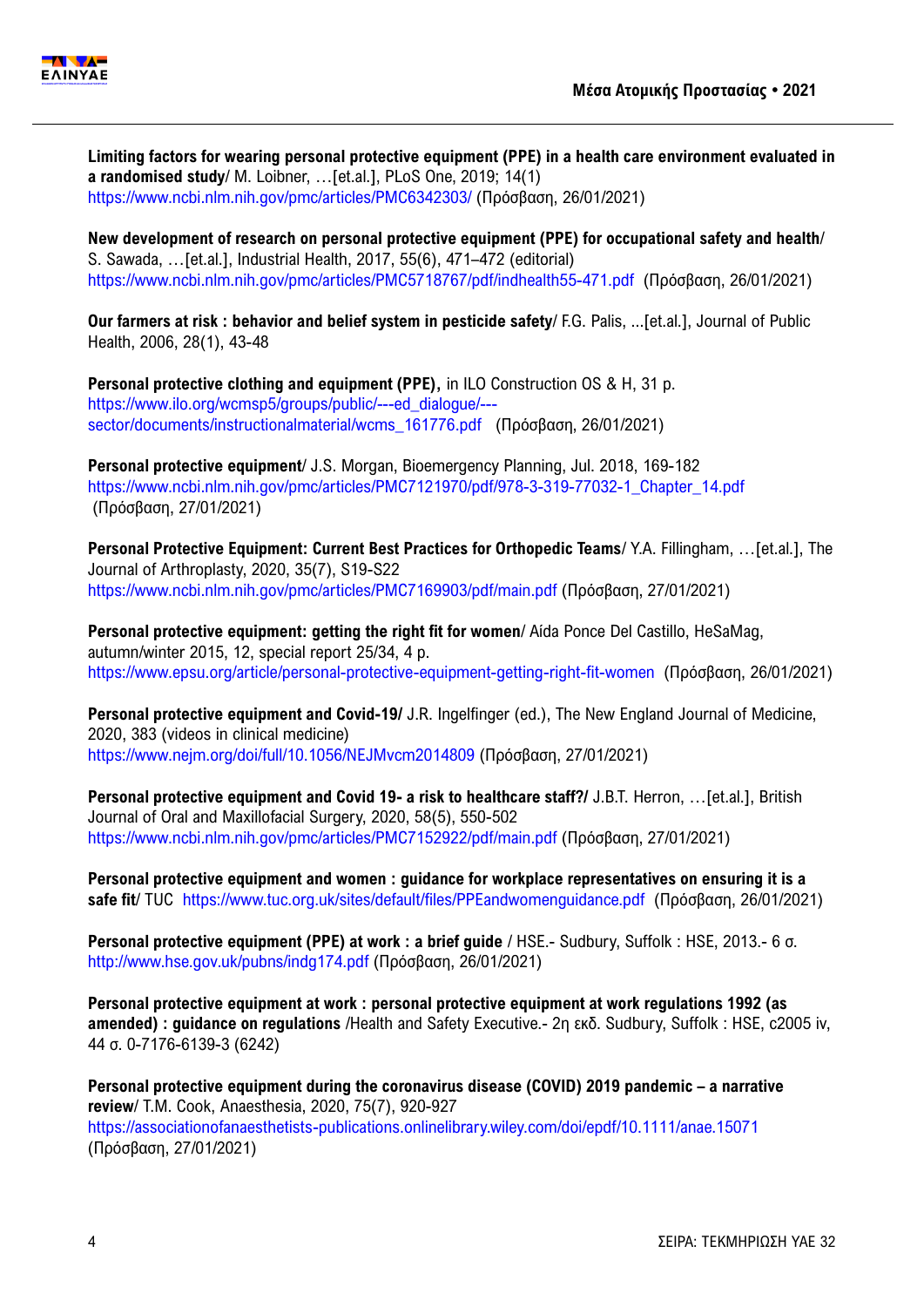**Personal protective equipment helps you stay safe and healthy – Leaflet**/ ILO, 2016 [https://www.ilo.org/wcmsp5/groups/public/---ed\\_dialogue/--](https://www.ilo.org/wcmsp5/groups/public/---ed_dialogue/---lab_admin/documents/instructionalmaterial/wcms_537874.pdf) [lab\\_admin/documents/instructionalmaterial/wcms\\_537874.pdf](https://www.ilo.org/wcmsp5/groups/public/---ed_dialogue/---lab_admin/documents/instructionalmaterial/wcms_537874.pdf) (Πρόσβαση, 26/01/2021)

**Personal Protective Equipment in the coronavirus pandemic: training with Rapid Cycle Deliberate Practice/**  H.C. de Oliveira, …[et.al.], Revista Brasileira de Enfermagem, 2020, 73(suppl.2), 5 p. <https://www.scielo.br/pdf/reben/v73s2/0034-7167-reben-73-s2-e20200303.pdf> (Πρόσβαση, 26/01/2021)

**Personal protective equipment (PPE) needs in healthcare settings for the care of patients with suspected or confirmed novel coronavirus (2019-nCoV)**/ European Centre for Disease Prevention and Control.- ECDC Technical Report.- Stockholm, Feb. 2020.- 4 p.

[https://www.ecdc.europa.eu/sites/default/files/documents/novel-coronavirus-personal-protective-equipment](https://www.ecdc.europa.eu/sites/default/files/documents/novel-coronavirus-personal-protective-equipment-needs-healthcare-settings.pdf)[needs-healthcare-settings.pdf](https://www.ecdc.europa.eu/sites/default/files/documents/novel-coronavirus-personal-protective-equipment-needs-healthcare-settings.pdf) (Πρόσβαση, 27/01/2021)

**Pesticide poisoning and the use of Personal Protective Equipment (PPE) in Indonesian farmers**/ Tri Joko, …[et.al], Journal of Environmental and Public Health, 2020, 7 p. <https://doi.org/10.1155/2020/5379619> (Πρόσβαση, 26/01/2021)

**Pointing a finger at the hazards of gloves**/ J. Stroschein, Occupational Health and Safety, 2002, 71(6), 54-60 PPE: Complete guide to Personal Protective Equipment, Safety & Health Practitioner <https://www.shponline.co.uk/ppe-personal-protective-equipment/> (Πρόσβαση, 26/01/2021)

**The PPE directive and the PPE regulation (EU) 2016/425 : the history and future of PPE Certification : a whitepaper**/ BSI - 8 p. <https://www.bsigroup.com/Documents/BSI-PPE-Whitepaper-UK-EN.pdf>(Πρόσβαση, 26/01/2021)

**PPE made easy : a comprehensive checklist approach to selecting and using personal protective equipment**/ J.O. Stull .- Rockville, Maryland: Government Institutes, c1998 .- xxxvi, 614 p. ISBN 0-86587- 558-8 (4956)

**Preventive transmission of pandemic influenza and other viral respiratory diseases: personal protective equipment for healthcare personnel. Update 2010**/ Institute of Medicine.- Washington, DC: The National Academies Press, 2011.- 201 p. ISBN 978-0-309-16254-8 [https://www.ncbi.nlm.nih.gov/books/NBK209584/pdf/Bookshelf\\_NBK209584.pdf](https://www.ncbi.nlm.nih.gov/books/NBK209584/pdf/Bookshelf_NBK209584.pdf) (26/01/2021)

**Protective gloves for occupational use**/ A. Boman (ed.), ...[et.al.].- 2η εκδ.- Dermatology : clinical and basic science series.- Boca Raton : CRC Press, c2005.- 343 p. ISBN 0-8493-1558-1 (4770, 5418, 5459, 5716, 5857

**Quick selection guide to chemical protective clothing**/ K. Forsberg, S.Z. Mansdorf.- 5η εκδ.- Hoboken, New Jersey : John Wiley & Sons, c2007.- viii, 203 p. ISBN 978-0-470-14681-1 (5676)

**Rational use of personal protective equipment for coronavirus disease (COVID-19) and considerations during severe shortages**/ WHO, April 2020, 28 p. [https://apps.who.int/iris/bitstream/handle/10665/331695/WHO-2019-nCov-IPC\\_PPE\\_use-2020.3-eng.pdf](https://apps.who.int/iris/bitstream/handle/10665/331695/WHO-2019-nCov-IPC_PPE_use-2020.3-eng.pdf) (Πρόσβαση, 27/01/2021)

**The relationship between the difference in prismatic refractive power of an eye-and face protector and its thickness, radius of curvature and material** / G. Owczarek ...[et.al.], International Journal of Occupational Safety and Ergonomics, 2001, 7(3), 277-284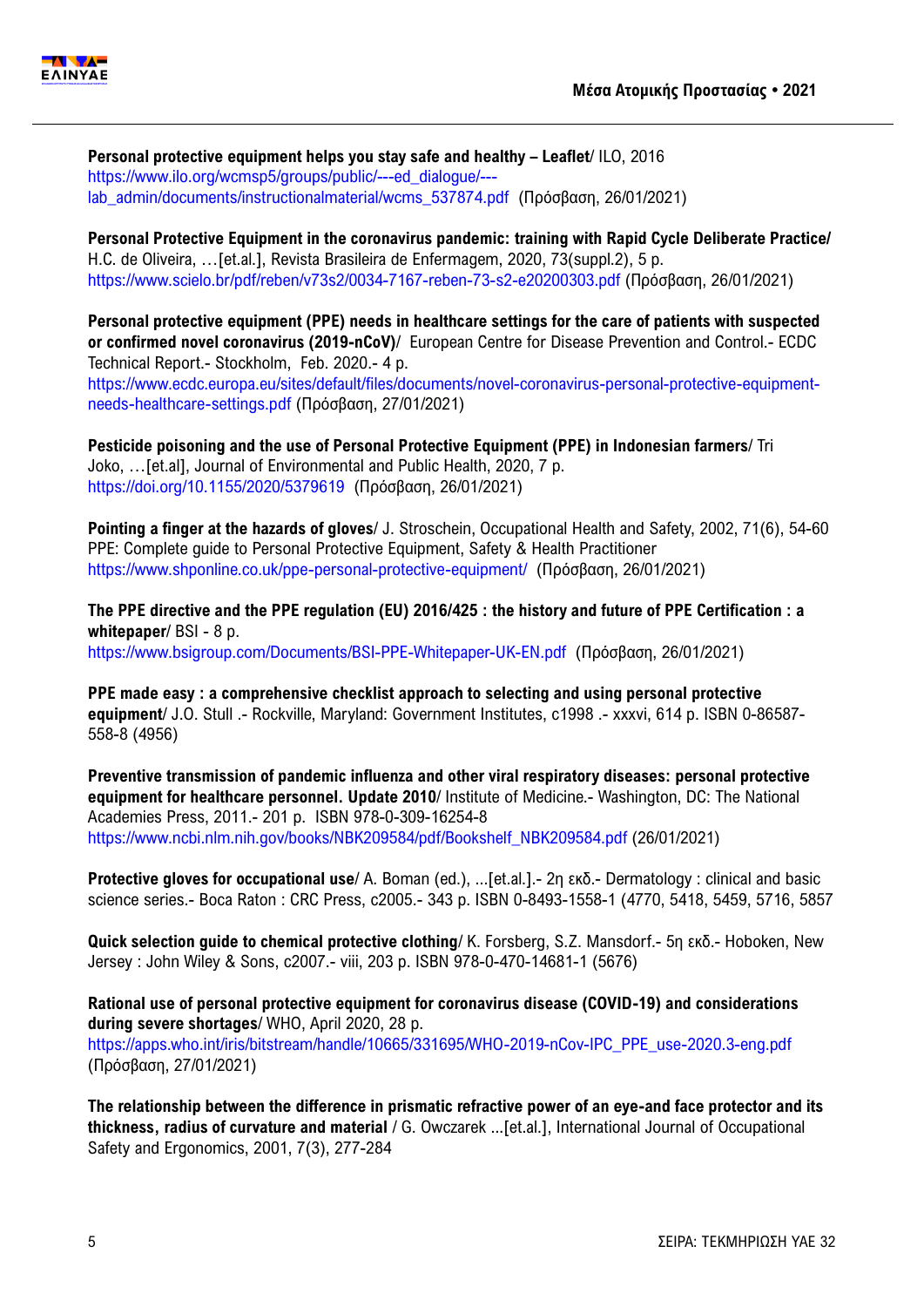

**Requirements and technical specifications of personal protective equipment (PPE) for the novel coronavirus (2019-ncov) in healthcare settings**/ Pan American Health Organization, WHO, 2020 [https://iris.paho.org/bitstream/handle/10665.2/51906/requirements-%20PPE-coronavirus](https://iris.paho.org/bitstream/handle/10665.2/51906/requirements-%20PPE-coronavirus-eng.pdf?sequence=1&isAllowed=y)[eng.pdf?sequence=1&isAllowed=y](https://iris.paho.org/bitstream/handle/10665.2/51906/requirements-%20PPE-coronavirus-eng.pdf?sequence=1&isAllowed=y) (Πρόσβαση, 27/01/2021)

Respiratory protective equipment at work : a practical guide/ HSE.- 3<sup>rd</sup> ed.- Sudbury, Suffolk : HSE, 2005.- iv, 60 p. ISBN 978-0-7176-2904-6 (6233)

Respiratory protective equipment at work : a practical guide/ HSE.- 4<sup>th</sup> ed.- Sudbury, Suffolk : HSE, 2013.-59 p. ISBN 978-0-7176-6454-2 <http://www.hse.gov.uk/pubns/priced/hsg53.pdf> (Πρόσβαση, 26/01/2021)

**Regulation (EU) 2016/425 of the European Parliament and of the Council of 9 March 2016 on personal protective equipment and repealing Council Directive 89/686/EEC/** EUR-Lex <https://eur-lex.europa.eu/legal-content/EN/TXT/?uri=CELEX%3A32016R0425> (Πρόσβαση, 26/01/2021)

**Safe use of personal protective equipment in the treatment of infectious diseases of high consequence : a tutorial for trainers in healthcare settings**/ European Centre for Disease Prevention & Control.- ECDC Technical document.- Stockholm : ECDC, 2014.- 95 p. ISBN 978-92-9193-612-0 2014 <https://www.ecdc.europa.eu/sites/default/files/media/en/publications/Publications/safe-use-of-ppe.pdf> (Πρόσβαση, 26/01/2021)

**Sourcing Personal Protective Equipment During the COVID-19 Pandemic/** E. Livingston, A. Desai, M. Berkwits, JAMA, March 2020, 323(19), 1912-1914 <https://jamanetwork.com/journals/jama/fullarticle/2764031> (Πρόσβαση, 27/01/2021)

**Taking care of your hard hat**/K. Bacon, Occupational Health and Safety, 2001, 70(11), 38-40

**Trends in personal protective equipment 2020: manufacturers and industry insiders weigh in,** Safety + Health, June 2020

<https://www.safetyandhealthmagazine.com/articles/19970-trends-in-personal-protective-equipment-2020> (27/01/2021)

**Use of personal protective equipment during the COVID-19 pandemic**/ C. Gordon, A. Thompson, British Journal of Nursing, 2020,29(13), 748-752 <https://www.magonlinelibrary.com/doi/pdf/10.12968/bjon.2020.29.13.748> (Πρόσβαση, 27/01/2021)

**Waiting for OSHA's APFs**/ R. Brooks, Occupational Health and Safety, 2001, 70(11), 42-54, 75

**Εξοπλισμοί ατομικής προστασίας για τεχνικά έργα** / Κ. Ζορμπά, Υγιεινή & Ασφάλεια της Εργασίας, 2009 (37), σ. 17, 23-28 [https://elinyae.gr/sites/default/files/2019-07/ELINYAE%20TEYXOS%2037\\_1.1238486807250.pdf](https://elinyae.gr/sites/default/files/2019-07/ELINYAE%20TEYXOS%2037_1.1238486807250.pdf) (Πρόσβαση, 27/01/2021)

**Εφαρμογή των μέτρων ατομικής προστασίας (ΜΑΠ) κατά την διάρκεια της πρακτικής άσκησης των σπουδαστών του Τ.Ε.Ι. Δυτικής Ελλάδας**/ Δ. Πάλλης, Π. Σιανάβας.- Πάτρα : ΤΕΙ Δυτικής Ελλάδας. Σχολή Τεχνολογικών Εφαρμογών. Τμήμα Μηχανολόγων Μηχανικών Τ.Ε, 2018.- 108 σ. (Πτυχιακή εργασία)

**Θέματα υγείας και ασφάλειας της εργασίας για επιχειρήσεις γ' κατηγορίας (αρθ. 10, Ν. 3850/2010)**/ Ελληνικό Ινστιτούτο Υγιεινής & Ασφάλειας της Εργασίας.- 3η έκδοση.- Αθήνα : ΕΛΙΝΥΑΕ, 2013.- 228 σ. ISBN 978-960-6818-28- 8 [http://elinyae.gr/sites/default/files/2019-07/g\\_kat\\_opt.1397476414453.pdf](http://elinyae.gr/sites/default/files/2019-07/g_kat_opt.1397476414453.pdf)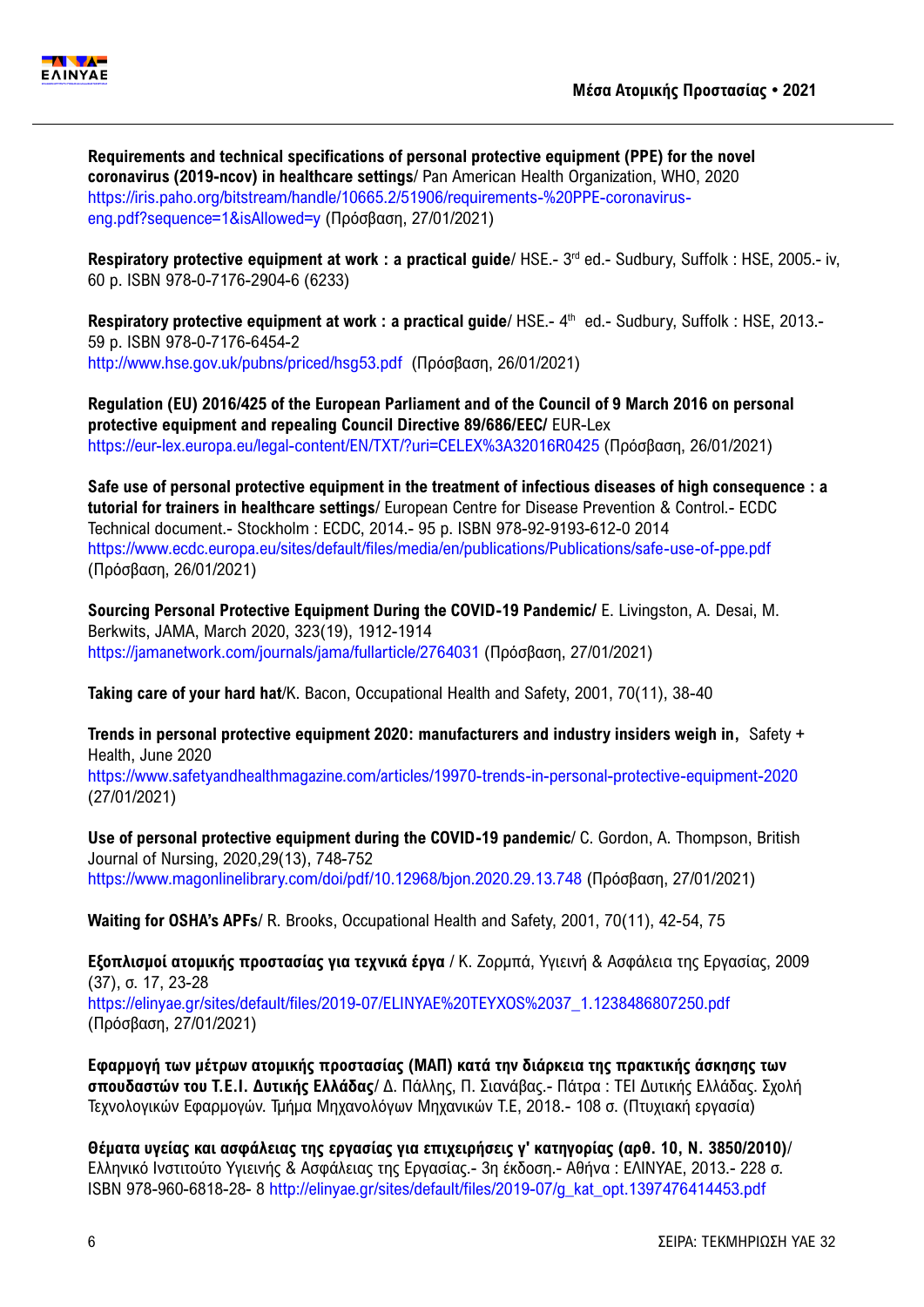

(Πρόσβαση, 26/01/2021)

**Κανονισμός (ΕΕ) 2016/425 του Ευρωπαϊκού Κοινοβουλίου και του Συμβουλίου, της 9ης Μαρτίου 2016, σχετικά με τα μέσα ατομικής προστασίας και για την κατάργηση της οδηγίας 89/686/ΕΟΚ του Συμβουλίου** <https://eur-lex.europa.eu/legal-content/EL/TXT/?uri=CELEX%3A32016R0425> (Πρόσβαση, 26/01/2021)

**Κίνδυνοι μέτρα πρόληψης και προστασίας στα λατομεία : μέσα ατομικής προστασίας (ΜΑΠ)/** ΕΛΙΝΥΑΕ, 2015.- 3 σ.

<http://elinyae.gr/sites/default/files/2019-07/map%20sel.1444212721484.pdf> (Πρόσβαση, 26/01/2021)

**Μέσα ατομικής προστασίας/** Επιθεώρηση Εργασίας. Κύπρος

[https://publications.gov.cy/assets/user/publications/2019/2019\\_305/2/8/#zoom=z](https://publications.gov.cy/assets/user/publications/2019/2019_305/2/8/#zoom=z) (Πρόσβαση, 27/01/2021)

**Μέσα ατομικής προστασίας ακοής** / Υπουργείο Εργασίας. Γενική Διεύθυνση Συνθηκών και Υγιεινής της Εργασίας .- Αθήνα : Υπουργείο Εργασίας, 1996.- 16 σ. (2532, 2533, 4405)

**Μέσα ατομικής προστασίας (ΜΑΠ)**/ Τ. Ζορμπά.- Αθήνα: ΕΛΙΝΥΑΕ

http://www.elinyae.gr/sites/default/files/2019- [06/\\_MesaAtomikisProstasias.1113226932054.pdf](http://www.elinyae.gr/sites/default/files/2019-%2006/_MesaAtomikisProstasias.1113226932054.pdf) (Πρόσβαση, 26/01/2021)

**Μέσα ατομικής προστασίας : οδηγία 89/686/ΕΟΚ, όπως τροποποιήθηκε και εναρμονίσθηκε με τις ΚΥΑ 4373/1205/93, 8881/94 & 5261/190/97**/ Α. Παρδάλης, Ανάπτυξη, 1997, 72(5), 76-82

**Μέσα ατομικής προστασίας (ΜΑΠ) και η σήμανση CE**/ Γ. Τσακάλου, Υγιεινή & Ασφάλεια της Εργασίας, 2009, (37), 13-17 [https://elinyae.gr/sites/default/files/2019-07/ELINYAE%20TEYXOS%2037\\_1.1238486807250.pdf](https://elinyae.gr/sites/default/files/2019-07/ELINYAE%20TEYXOS%2037_1.1238486807250.pdf) (Πρόσβαση, 26/01/2021)

**Μέσα ατομικής προστασίας της ακοής των εργαζομένων**, Δράση για Yγιεινή και Aσφάλεια της Εργασίας, Προστασία Περιβάλλοντος, 2001, (107), 2

**Παροχή μέσων ατομικής προστασίας σε υπαλλήλους των OTA α ́ και β ́ βαθμού και των νομικών προσώπων αυτών και μέτρα προληπτικής ιατρικής (ΥΑ 43726/2019, ΦΕΚ 2208/Β, 8/6/2019)** [https://elinyae.gr/sites/default/files/2019-10/2208b\\_2019.1560251209178.pdf](https://elinyae.gr/sites/default/files/2019-10/2208b_2019.1560251209178.pdf) (Πρόσβαση, 26/01/2021)

**Σήμανση CE για μέσα ατομικής προστασίας (ΜΑΠ)**/ Γενική Διεύθυνση Επιχειρήσεων και Βιομηχανίας (Ευρωπαική Επιτροπή), 2014 [https://op.europa.eu/el/publication-detail/-/publication/39638310-38e8-4c3b-a833-e17c4135ac37/language-el#](https://op.europa.eu/el/publication-detail/-/publication/39638310-38e8-4c3b-a833-e17c4135ac37/language-el) (Πρόσβαση, 27/01/2021)

**Η τυποποίηση σε θέματα υγείας και ασφάλειας της εργασίας**/ Θ. Κουκουλάκη.- Αθήνα : ΕΛΙΝΥΑΕ, 1999.- 111 σ. ISBN 960-7678-27-8 <https://www.elinyae.gr/sites/default/files/2019-07/TYPOP.1103193105796.pdf> (Πρόσβαση, 26/01/2021)

**Υγεία και ασφάλεια εργαζομένων στην βιομηχανία : μέσα ατομικής προστασίας** / Ν. Μαραγκός, ΤΕΕ, 2005 (Σεμινάρια μικρής διάρκειας, 6ος κύκλος) [http://portal.tee.gr/portal/page/portal/teetkm/DRASTHRIOTHTES/SEMINARIA/PALAIOTERA\\_SEMINARIA/KYKLO](http://portal.tee.gr/portal/page/portal/teetkm/DRASTHRIOTHTES/SEMINARIA/PALAIOTERA_SEMINARIA/KYKLOS%20SEMINARION%20MIKRIS%20DIARKIAS/SHMEIWSEIS/YGEIA%20KAI%20ASFALEIA%20STH%20BIOMHXANIA/12%CC%C5%D3%C1%20%C1%D4%CF%CC%C9%CA%C7%D3%20%D0%D1%CF%D3%D4%C1%D3%C9%C1%D3.pdf) [S%20SEMINARION%20MIKRIS%20DIARKIAS/SHMEIWSEIS/YGEIA%20KAI%20ASFALEIA%20STH%20BIOMHXA](http://portal.tee.gr/portal/page/portal/teetkm/DRASTHRIOTHTES/SEMINARIA/PALAIOTERA_SEMINARIA/KYKLOS%20SEMINARION%20MIKRIS%20DIARKIAS/SHMEIWSEIS/YGEIA%20KAI%20ASFALEIA%20STH%20BIOMHXANIA/12%CC%C5%D3%C1%20%C1%D4%CF%CC%C9%CA%C7%D3%20%D0%D1%CF%D3%D4%C1%D3%C9%C1%D3.pdf) [NIA/12%CC%C5%D3%C1%20%C1%D4%CF%CC%C9%CA%C7%D3%20%D0%D1%CF%D3%D4%C1%D3%C9%C1](http://portal.tee.gr/portal/page/portal/teetkm/DRASTHRIOTHTES/SEMINARIA/PALAIOTERA_SEMINARIA/KYKLOS%20SEMINARION%20MIKRIS%20DIARKIAS/SHMEIWSEIS/YGEIA%20KAI%20ASFALEIA%20STH%20BIOMHXANIA/12%CC%C5%D3%C1%20%C1%D4%CF%CC%C9%CA%C7%D3%20%D0%D1%CF%D3%D4%C1%D3%C9%C1%D3.pdf) [%D3.pdf](http://portal.tee.gr/portal/page/portal/teetkm/DRASTHRIOTHTES/SEMINARIA/PALAIOTERA_SEMINARIA/KYKLOS%20SEMINARION%20MIKRIS%20DIARKIAS/SHMEIWSEIS/YGEIA%20KAI%20ASFALEIA%20STH%20BIOMHXANIA/12%CC%C5%D3%C1%20%C1%D4%CF%CC%C9%CA%C7%D3%20%D0%D1%CF%D3%D4%C1%D3%C9%C1%D3.pdf) (Πρόσβαση, 26/01/2021)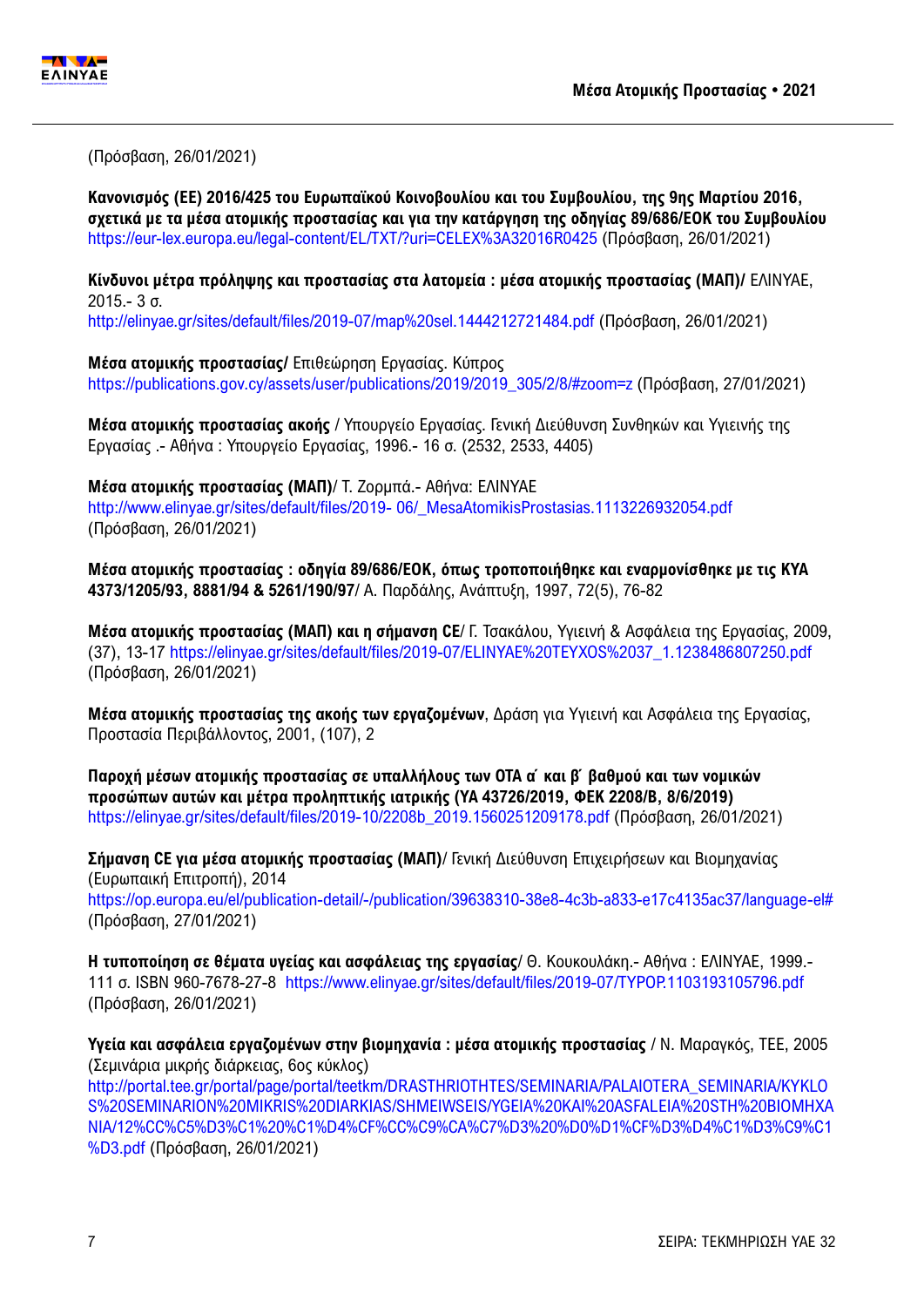**Χρήση μέσων ατομικής προστασίας και προβλήματα** / Α. Παπαδόπουλος, Υγιεινή & Ασφάλεια της Εργασίας, 2002, (10), 5-6<https://www.elinyae.gr/sites/default/files/2019-07/Vol10.1103134435234.pdf> (Πρόσβαση, 27/01/2021)

**Το CE σε υποδήματα για επαγγελματική χρήση (μέρος Α')**/ Γ. Τσακάλου, Υγιεινή & Ασφάλεια της Εργασίας, 2009, (38), 19-22 (Πυξίδα για την υγεία και ασφάλεια, Νο. 37) [https://www.elinyae.gr/sites/default/files/2019-](https://www.elinyae.gr/sites/default/files/2019-07/ELINYAE%20TEYXOS%2038.1246434489562.pdf) [07/ELINYAE%20TEYXOS%2038.1246434489562.pdf](https://www.elinyae.gr/sites/default/files/2019-07/ELINYAE%20TEYXOS%2038.1246434489562.pdf) (Πρόσβαση, 25/01/2021)

**Το CE σε υποδήματα για επαγγελματική χρήση (μέρος Β')**/ Γ. Τσακάλου, Υγιεινή & Ασφάλεια της Εργασίας, 2009, (39), 23-26 (Πυξίδα για την υγεία και ασφάλεια, Νο. 38) [https://www.elinyae.gr/sites/default/files/2019-](https://www.elinyae.gr/sites/default/files/2019-07/ELINYAE%20TEYXOS%2039%20teliko.1251889270531.pdf) [07/ELINYAE%20TEYXOS%2039%20teliko.1251889270531.pdf](https://www.elinyae.gr/sites/default/files/2019-07/ELINYAE%20TEYXOS%2039%20teliko.1251889270531.pdf) (Πρόσβαση, 25/01/2021)

**Το CE σε υποδήματα για επαγγελματική χρήση (μέρος Γ')**/ Γ. Τσακάλου, Υγιεινή & Ασφάλεια της Εργασίας, 2009, (40), 17-20 (Πυξίδα για την υγεία και ασφάλεια, Νο.39) [https://www.elinyae.gr/sites/default/files/2019-](https://www.elinyae.gr/sites/default/files/2019-07/ELINYAE%20TEYXOS%2040.1257233257656.pdf) [07/ELINYAE%20TEYXOS%2040.1257233257656.pdf](https://www.elinyae.gr/sites/default/files/2019-07/ELINYAE%20TEYXOS%2040.1257233257656.pdf) (Πρόσβαση, 25/01/2021)

# **Χ Ρ Η Σ Ι Μ Ε Σ Δ Ι Α Σ Υ Ν Δ Ε Σ Ε Ι Σ (Πρόσβαση, 27/01/2021)**

# **EU-OSHA (European Agency for Safety & Health at Work)**

Regulation (EU) 2016/425 on personal protective equipment <https://osha.europa.eu/el/legislation/directive/regulation-eu-2016425-personal-protective-equipment>

#### **European Commission**

Personal protective equipment (PPE) [https://ec.europa.eu/growth/sectors/mechanical-engineering/personal-protective-equipment\\_en](https://ec.europa.eu/growth/sectors/mechanical-engineering/personal-protective-equipment_en)

#### **HSE (Health & Safety Executive)**

Risk at work - Personal protective equipment (PPE) <http://www.hse.gov.uk/toolbox/ppe.htm>

# **Royal College of Nursing**

Personal protective equipment (ppe) and COVID-19 <https://www.rcn.org.uk/get-help/rcn-advice/personal-protective-equipment-ppe-and-covid-19>

#### **European Safety Federation**

Personal Protection Equipment (PPE) <https://www.eu-esf.org/personal-protective-equipment/6-personal-protection-equipment-ppe>

# **KAN (Kommission Arbeitsschutz und Normung)**

Standardization in the field of personal protective equipment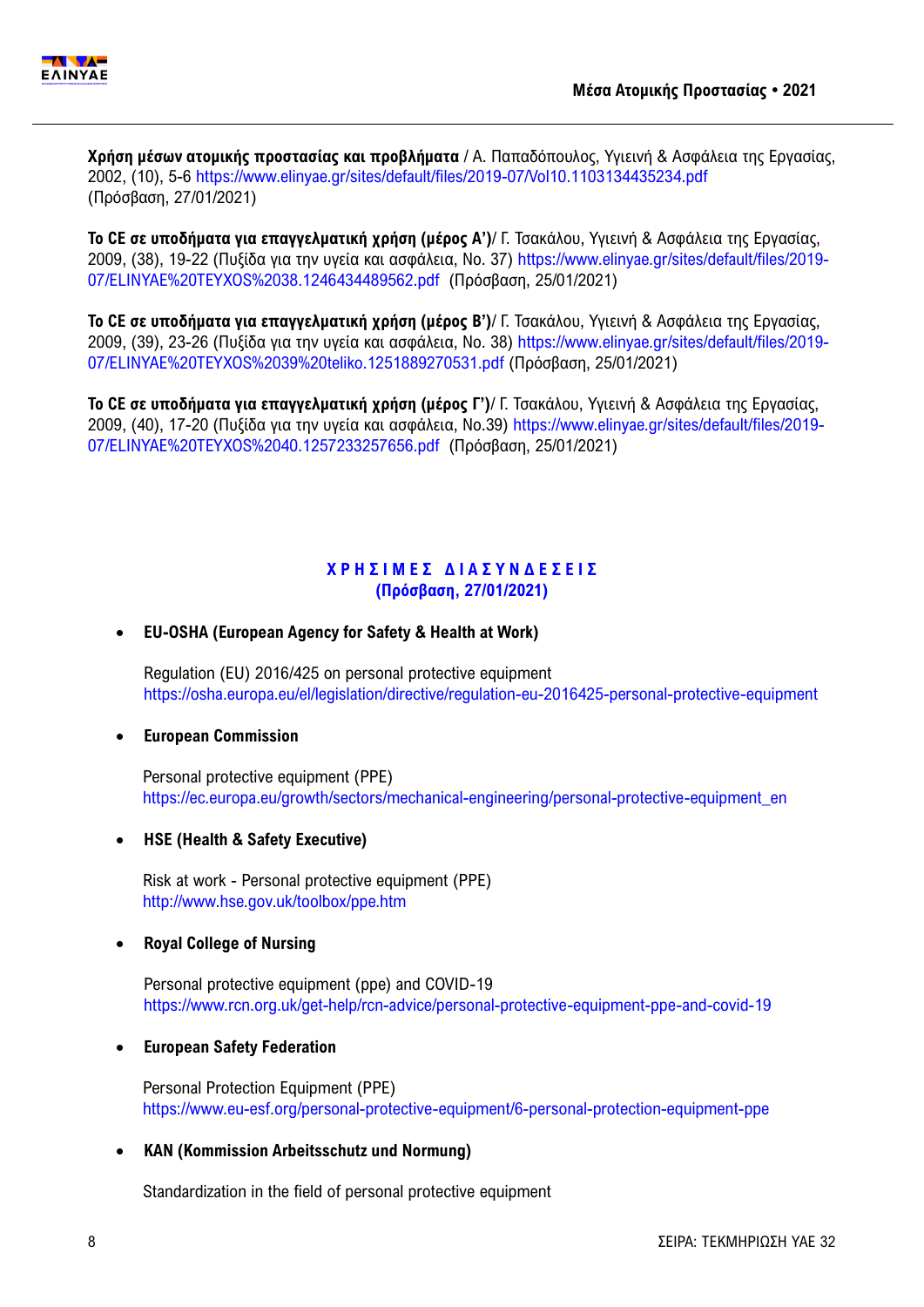

<https://www.kan.de/en/what-we-do/personal-protective-equipment/>

## **TUC (Trades Union Congress)**

Personal protective equipment (PPE) - from Hazards at Work book / TUC <https://www.tuc.org.uk/resource/personal-protective-equipment-ppe-hazards-work-book>

## **OSHWIKI**

PPE <https://oshwiki.eu/wiki/PPE>

#### **NAPO film**

[https://www.napofilm.net/en/napos](https://www.napofilm.net/en/napos-films/films?f%5B0%5D=field_combined_tags%3A2805&view_mode=page_grid)[films/films?f%5B0%5D=field\\_combined\\_tags%3A2805&view\\_mode=page\\_grid](https://www.napofilm.net/en/napos-films/films?f%5B0%5D=field_combined_tags%3A2805&view_mode=page_grid)

## **OSHA (United States Department of Labor OSHA)**

Personal Protective Equipment / <https://www.osha.gov/SLTC/personalprotectiveequipment/>

Personal Protective Equipment (PPE) Reduces Exposure to Bloodborne Pathogens [https://www.osha.gov/OshDoc/data\\_BloodborneFacts/bbfact03.html](https://www.osha.gov/OshDoc/data_BloodborneFacts/bbfact03.html)

#### **CDC (Centers for Disease Control and Prevention)**

Personal Protective Equipment <https://www.cdc.gov/niosh/topics/emres/ppe.html>

Tools for protecting healthcare personnel <https://www.cdc.gov/hai/prevent/ppe.html>

Personal protective equipment : NIOSH PPE tracker app <https://www.cdc.gov/niosh/ppe/ppeapp.html>

COVID-19 - Using PPE <https://www.cdc.gov/coronavirus/2019-ncov/hcp/using-ppe.html>

Optimizing PPE Supplies <https://www.cdc.gov/coronavirus/2019-ncov/hcp/ppe-strategy/index.html>

# **Safe Work Australia**

Personal protective equipmentc <https://www.safeworkaustralia.gov.au/ppe>

 **(CCOHS) Canadian Centre for Occupational Health & Safety**  Personal Protective Equipment <https://www.ccohs.ca/oshanswers/prevention/ppe/>